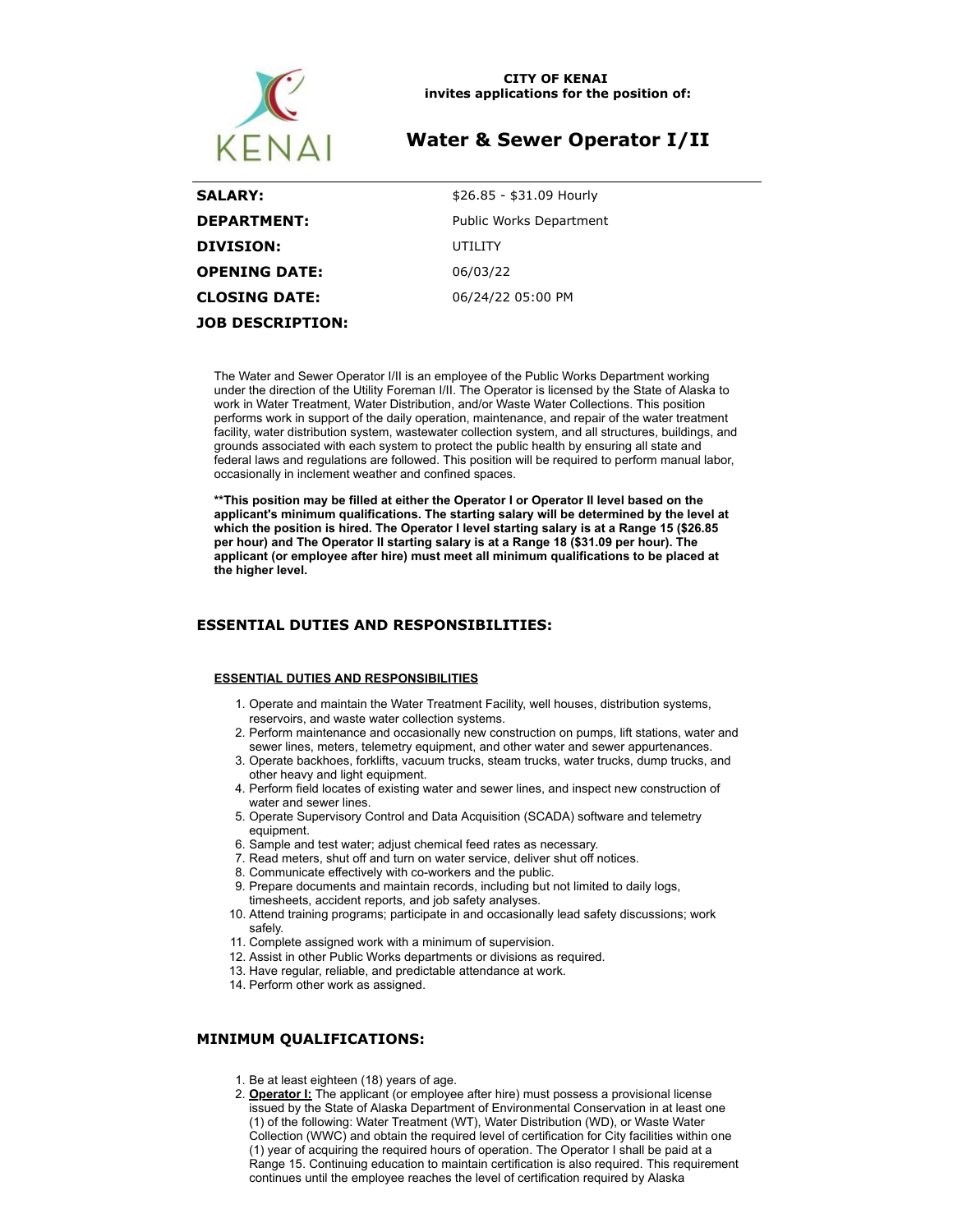Department of Environmental Conservation to operate City of Kenai facilities. **Operator II:** The applicant (or employee after hire) must meet all requirements of Operator I and possess a Level 1 certification issued by the State of Alaska Department of Environmental Conservation in at least two (2) of the following: Water Treatment (WT), Water Distribution (WD), or Waste Water Collection (WWC) – or– a Level 2 certification in any one category. The Operator II shall be paid at a Range 18. Continuing education to maintain certification is also required. This requirement continues until the employee reaches the level of certification required by Alaska Department of Environmental Conservation to operate City of Kenai facilities.

- 3. Possess and maintain a valid Alaska Class B commercial driver's license with endorsements and without restrictions required to operate equipment utilized by the Utility division within six (6) months of employment start date. All licenses must be valid and current prior to operating a City vehicle requiring a commercial driver's license. Applicants will be required to submit a Division of Motor Vehicles record upon request. This position is governed by the City of Kenai's Drug and Alcohol policy and Department of Transportation (DOT) CDL regulations. The successful applicant will be given a conditional job offer conditioned on the applicant receiving a negative result on a preemployment drug test. Regulations also require the City to obtain drug and alcohol information and testing results from the applicant's employers for the previous two (2) years. Past violations may make the applicant ineligible for hire unless evidence is provided to the City that the applicant has successfully completed DOT's Return to Duty Requirements.
- 4. The employee must be available to work varying schedules, including weekends, holidays and occasional shift extensions into the late evening hours in order to respond to afterhours emergencies and approved stand-by shifts. The employee will be required to respond to emergency call-outs when available and comply with any requirements of approved stand-by pay.

**WORKING ENVIRONMENT** The employee must be able to do strenuous work in all kinds of weather (*e.g.*, high temp., low temp., winds, snow, ice, fog, and direct sunlight) and on surfaces at, above, or below floor level. Duties are performed both indoors and outdoors in a varied working environment, during day and at night or in the dark, and often in inclement weather and in extreme temperatures. Inside work is usually in buildings, adequately heated, lighted, and ventilated. Noise from heavy equipment, hammers, saws, and other tools is frequent. There is dust and sometimes dirt when repairing structures and operating tools. The employee may be exposed to dust and other irritants and toxic/poisonous substances. The employee is required to drive a vehicle and perform some work inside a vehicle, including operating radios, and a cell phone. Personal protective equipment is provided and must be used in accordance with best practices, federal and state laws, and City/Department policies and operating procedures.

**PHYSICAL DEMANDS** While performing the duties of this job, the employee is frequently required to use hands and fingers dexterously (*e.g.*, operate hand and power tools, telephones, radios, and some general office equipment); to work both inside and outside in all types of weather; to sit, stand, walk, stoop, crouch, lift, bend, and reach with hands and arms; to climb ladders; and to work in confined spaces. While performing the duties of this job, the employee is required to exert in excess of 100 pounds of force occasionally and/or in excess of 50 pounds of force frequently. The employee is frequently required to operate heavy equipment and sit for extended periods of time. The employee must be able to climb in and out of heavy equipment vehicles, work in small spaces, and must be able to perform strenuous work in inclement weather. Specific vision abilities required include close, distance and peripheral vision, the ability to adjust focus, and the ability to judge distances and spatial relationships. The employee must be able to hear and to talk and to communicate verbally in-person as well as on a telephone and radio.

**MISCELLANEOUS INFORMATION** The City of Kenai is an equal opportunity employer. Employment is based on qualifications free of personal and political considerations, with equal opportunity for all with no restrictions on the basis of race, color, religion, sex, national origin, age, disability, marital status, changes in marital status, pregnancy, parenthood, genetic information or any other basis prohibited by law.

**The applicant pool acquired during this recruitment may be used for future vacancies for up to ninety (90) days after this recruitment closes.**

## **DESIRABLE QUALIFICATIONS:**

APPLICATIONS MAY BE FILED ONLINE AT [http://www.kenai.city](http://www.kenai.city/)

Position #00176 WATER & SEWER OPERATOR I/II CC

210 Fidalgo Ave Kenai, AK 99611 (907) 283-8223

[ccunningham@kenai.city](mailto:ccunningham@kenai.city)